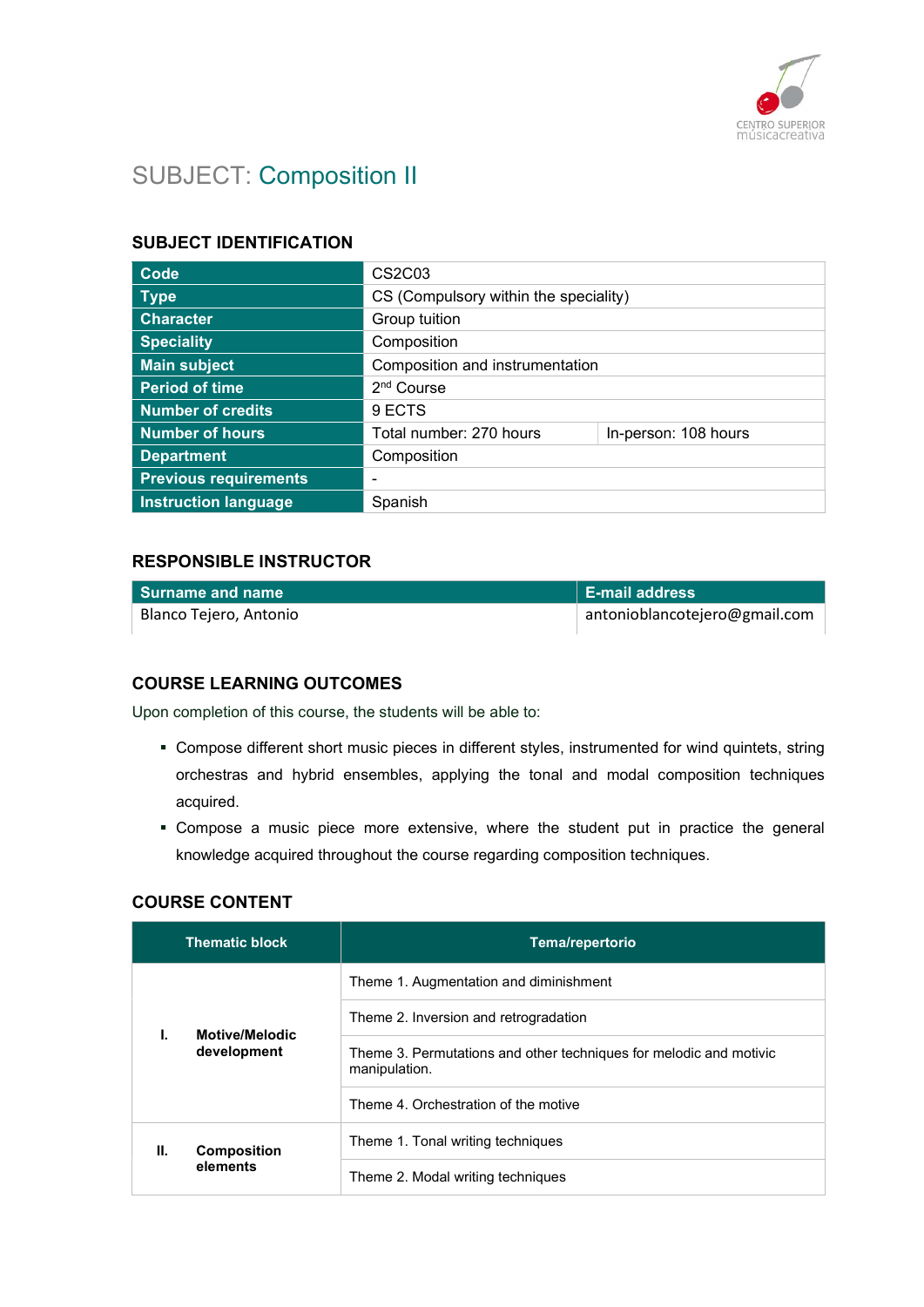

#### STUDENT´S STUDY HOURS PLANNING

| <b>Activity type</b>                                           | <b>Total hours</b>    |
|----------------------------------------------------------------|-----------------------|
| <b>Theoretic activities</b>                                    | 50 hours              |
| <b>Practice activities</b>                                     | 44 hours              |
| Other mandatory training activities (seminars, workshops etc.) | 8 hours               |
| <b>Test taking</b>                                             | 6 hours               |
| <b>Student self-study hours</b>                                | 120 hours             |
| <b>Practice preparation</b>                                    | 42 hours              |
| <b>Total studying hours</b>                                    | $108+162 = 270$ hours |

#### **METHODOLOGY**

| <b>Theoretical activities</b>                                                | - Explanation of different techniques and elements for composition<br>- Proposal of mid-term assignments                             |
|------------------------------------------------------------------------------|--------------------------------------------------------------------------------------------------------------------------------------|
| <b>Practical activities</b>                                                  | - Listening and reading of diverse music pieces XX and XXI century.<br>- Correction and follow-up of mid-term and final assignments. |
| <b>Other training mandatory</b><br>activities (workshops,<br>seminars, etc.) | - Meet the Artists (MTA) sessions, concerts, rehearsals and other<br>relevant events linked to the subject.                          |

## ASSESSMENT TOOLS

|                                                                                 | Participation: The students must actively participate in class, proving<br>interest and/or understanding of the content covered.                                                                                                   |
|---------------------------------------------------------------------------------|------------------------------------------------------------------------------------------------------------------------------------------------------------------------------------------------------------------------------------|
| <b>Theoretical activities</b>                                                   | Continuous evaluation: The students must fulfil the requested<br>assignments during the whole academic course, proving research<br>ability and practice synthesis skills concerning theoretical concepts<br>linked to performance. |
|                                                                                 | <b>Participation:</b> The students must actively participate in class, proving<br>interest and/or understanding of the content covered.                                                                                            |
| <b>Practical activities</b>                                                     | Continuous evaluation: The students must fulfil the requested practical<br>assignments during the whole academic course based on to team-<br>work dynamics and prove writing and oral skills, beside performing<br>skills.         |
|                                                                                 | Performance exams: The students must take at least two exams<br>during the academic course to show the practical skills acquired and<br>the practical assimilation of the course contents, following the tests<br>instructions.    |
| <b>Other educational mandatory</b><br>activities (workshops,<br>seminars, etc.) | <b>Participation:</b> The students must actively participate in the different<br>relevant events as considered by the subject instructor or by the<br>degree coordinators.                                                         |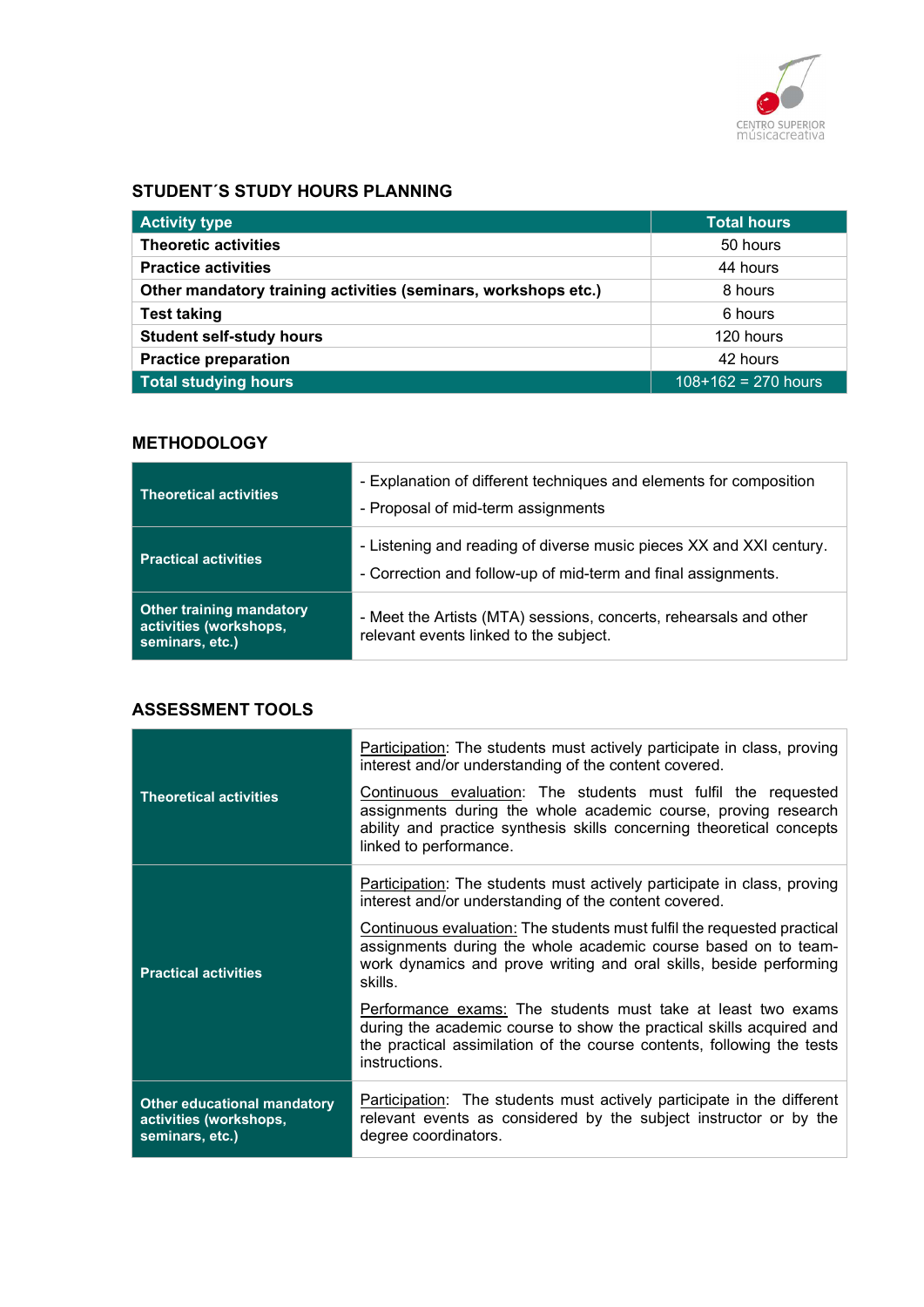

#### ASSESSMENT CRITERIA

| <b>Theoretical activities</b>                                                | To prove knowledge of the techniques explained in class and be able<br>to provide detailed information about each of them.                                                                                                                                 |
|------------------------------------------------------------------------------|------------------------------------------------------------------------------------------------------------------------------------------------------------------------------------------------------------------------------------------------------------|
| <b>Practical activities</b>                                                  | To compose 12 short music pieces with different instrumentation,<br>applying the acquired knowledge to each piece.                                                                                                                                         |
|                                                                              | For each theme, the student will have to compose 1 or 2 pieces of 2<br>minutes each. The instrumentation for each piece will include<br>percussion, solo piano, string duet, wood winds trio, trio with piano,<br>wind quintet, ensemble and two marimbas. |
| <b>Other training mandatory</b><br>activities (workshops,<br>seminars, etc.) | To attend and participate in the relevant events for their education<br>(Meet the artists sessions, invited professors sessions, concerts and<br>rehearsals)                                                                                               |

#### GRADE DETERMINATION SYSTEM

#### Grade determination system in continuous assessment

|                       | <b>Grade percentage</b> |
|-----------------------|-------------------------|
| Participation         | 10%                     |
| Continuous assessment | 30%                     |
| Mid-term exam         | 30%                     |
| Final exam            | 30%                     |
| Total                 | 100%                    |

#### Grade determination system in cases of loss of continuous assessment right

|            | <b>Grade percentage</b> |
|------------|-------------------------|
| Final exam | 80%                     |
| Total      | 80%                     |

#### Grade determination system for the extraordinary assessment call

|             | Grade percentage |
|-------------|------------------|
| Retake exam | 100%             |
| Total       | 100%             |

#### Grade determination system for students with disabilities

In principle, the grade determination system for students with disabilities will be carried out following the criteria set for the rest of the students, ensuring equal opportunities and conditions for all the students. However, if necessary, the instructor in charge will consider the type of disability of the concerned student. Should the situation apply, the assessment conditions will be adapted in accordance to the limitations of the corresponding disability.

These considerations will be established once the concerned student enrols in the corresponding courses. For the official records, the student and/or the student representative will be requested to present the corresponding disability report for the official accreditation.